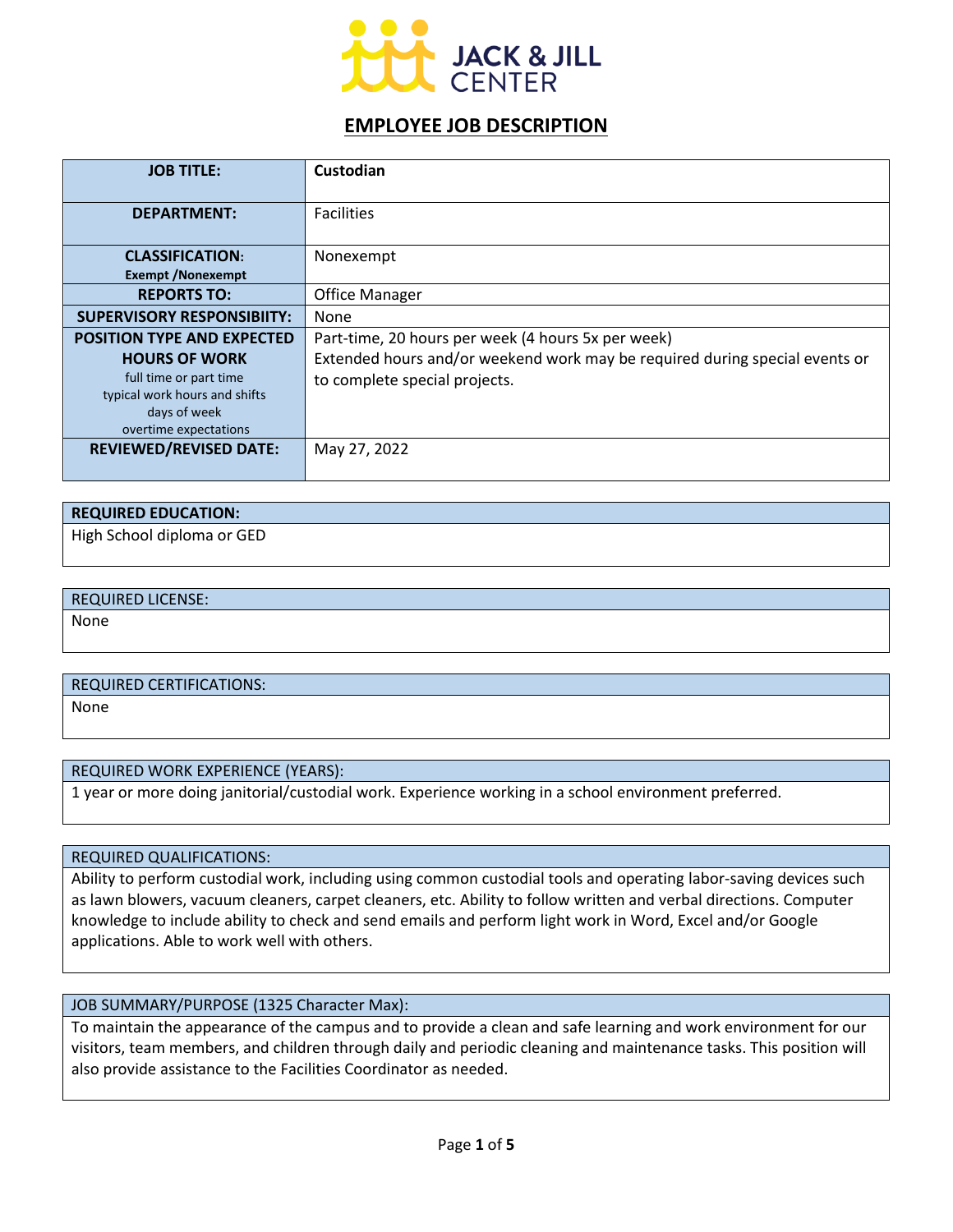

#### **ESSENTIAL JOB FUNCTIONS**

Essential job functions are the fundamental job duties of the position. A job function may be considered essential because the reason the position exists is to perform that function, there are a limited number of employee available among whom the performance of that job description can be distributed, and/or the function may be highly specialized. Evidence of whether a particular function is essential includes, but is not limited to, the amount of time spent on the job performing the function and the consequences of not requiring the incumbent to perform the function.

#### **ESSENTIAL JOB FUNCTION (1): Custodial**

- Cleaning and sterilizing restrooms.
- Maintaining the cleanliness of hallways, stairwells, and outdoor classroom.
- Walk exterior of campus and picking up debris from perimeter of school buildings, parking lot, playground, play field, and any other area assigned.
- Empty trash receptacles and dispose of trash as needed.
- Dust furniture, fixtures, equipment, window sills, air vents and any other area assigned.
- Refill paper product dispensers as needed and ensure classrooms have necessary cleaning supplies.
- Spot clean walls as needed.
- Maintain the cleanliness of team member kitchens and ensure utensils, flatware, cleaning supplies, etc. are stocked.
- Periodic cleaning of sofas and chairs.
- Occasional clean up of bodily messes including vomit, feces, urine and/or blood in accordance with safety standards and training.
- Assist with cleaning cafeteria tables.
- Keep cafeteria floors at an acceptable clean level.
- Make observations and alert Facilities Coordinator and Office Manager about the need to purchase supplies and/or perform repairs and maintenance.
- Ensure all cleaning supplies and equipment are secure and monitored to keep them out of reach of children during task performance, and ensure supplies and equipment are properly stored once task has been completed.
- Perform other periodic tasks as listed on the daily/weekly/monthly/quarterly checklists.
- Perform tasks as assigned from work orders and close out once completed.
- Perform other duties as delegated.

#### **ESSENTIAL JOB FUNCTION (2): Facilities Support**

- Assist with painting rooms, hallways, and exterior of building.
- Helping with minor repairs.
- Assisting with furniture set up and movement.
- Assisting with storage and retrieval of items in our storage facility.
- Assisting with storage of incoming shipments.
- Assisting with other maintenance tasks as required.
- Other special projects as assigned.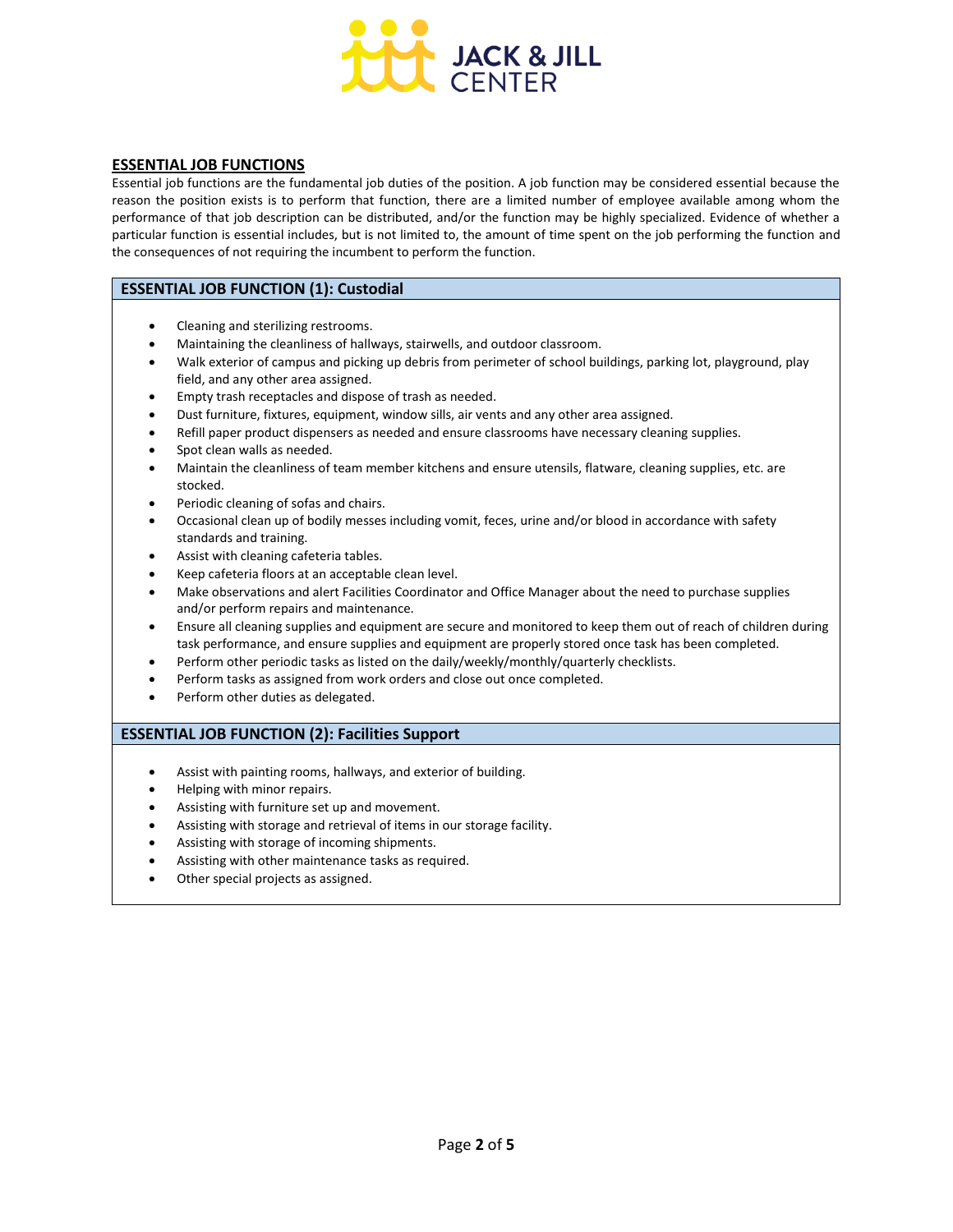

## **ADA CRITERIA**

| <b>PHYSICAL</b><br><b>REQUIREMENTS</b> | <b>DESCRIPTIONS</b>                                                                          | <b>FREQUENCY</b><br>$(O) = 1 - 33%$<br>$(F) = 34-66%$<br>$(C) = 67 - 100\%$<br>OF TIME | <b>HOURS/DURATION</b><br><b>AT A TIME</b> | <b>DISTANCE</b> | <b>WEIGHT</b> |
|----------------------------------------|----------------------------------------------------------------------------------------------|----------------------------------------------------------------------------------------|-------------------------------------------|-----------------|---------------|
| Standing                               | Remaining on one's feet in an<br>upright position at a work station<br>without moving about. | O                                                                                      | $.5\,$                                    | N/A             | N/A           |
| Sitting                                | Remaining in a seated position.                                                              | O                                                                                      | $\mathbf{1}$                              | N/A             | N/A           |
| Walking                                | To move about on foot or traverse<br>work area.                                              | $\mathsf{C}$                                                                           | 4                                         | N/A             | N/A           |
| Pushing/Pulling                        | May include office drawers, carts.                                                           | $\mathsf{C}$                                                                           | N/A                                       | $100$ yds       | 100 lbs.      |
| Lifting                                | Raising or lowering an object from<br>one level to another.                                  | F                                                                                      | N/A                                       | N/A             | 50 lbs.       |
| Carrying                               | Transporting an object, usually<br>holding it in the hands or arms, or<br>on shoulder.       | $\mathsf{C}$                                                                           | N/A                                       | $100$ yds       | 30 lbs.       |

| <b>PHYSICAL</b><br><b>REQUIREMENTS</b> | <b>DESCRIPTIONS</b>                                                                                                                                  | <b>FREQUENCY</b><br>$(O) = 1 - 33%$<br>$(F) = 34-66%$<br>$(C) = 67 - 100\%$<br><b>OF TIME</b> |
|----------------------------------------|------------------------------------------------------------------------------------------------------------------------------------------------------|-----------------------------------------------------------------------------------------------|
| Squatting                              | To sit in a low or crouching position with the legs drawn up closely beneath or in<br>front of the body; sit on one's haunches or heels.             | F                                                                                             |
| Kneeling                               | To bear weight on one or both knees.                                                                                                                 | F                                                                                             |
| Crawling                               | To move freely on hands and knees.                                                                                                                   | $\Omega$                                                                                      |
| Bending/Stooping                       | To bend the head and shoulder, or the body, forwards and downward from an<br>erect position. May also include side or backward bending of the spine. | C                                                                                             |
| Climb Stair                            | To go up or ascend, by using the hands and feet or feet only.                                                                                        | $\mathsf{C}$                                                                                  |
| Climb ladder                           | To go up or ascend, by using the hands and feet or feet only.                                                                                        | $\Omega$                                                                                      |
| Driving                                | Operate a motorized vehicle.                                                                                                                         | O                                                                                             |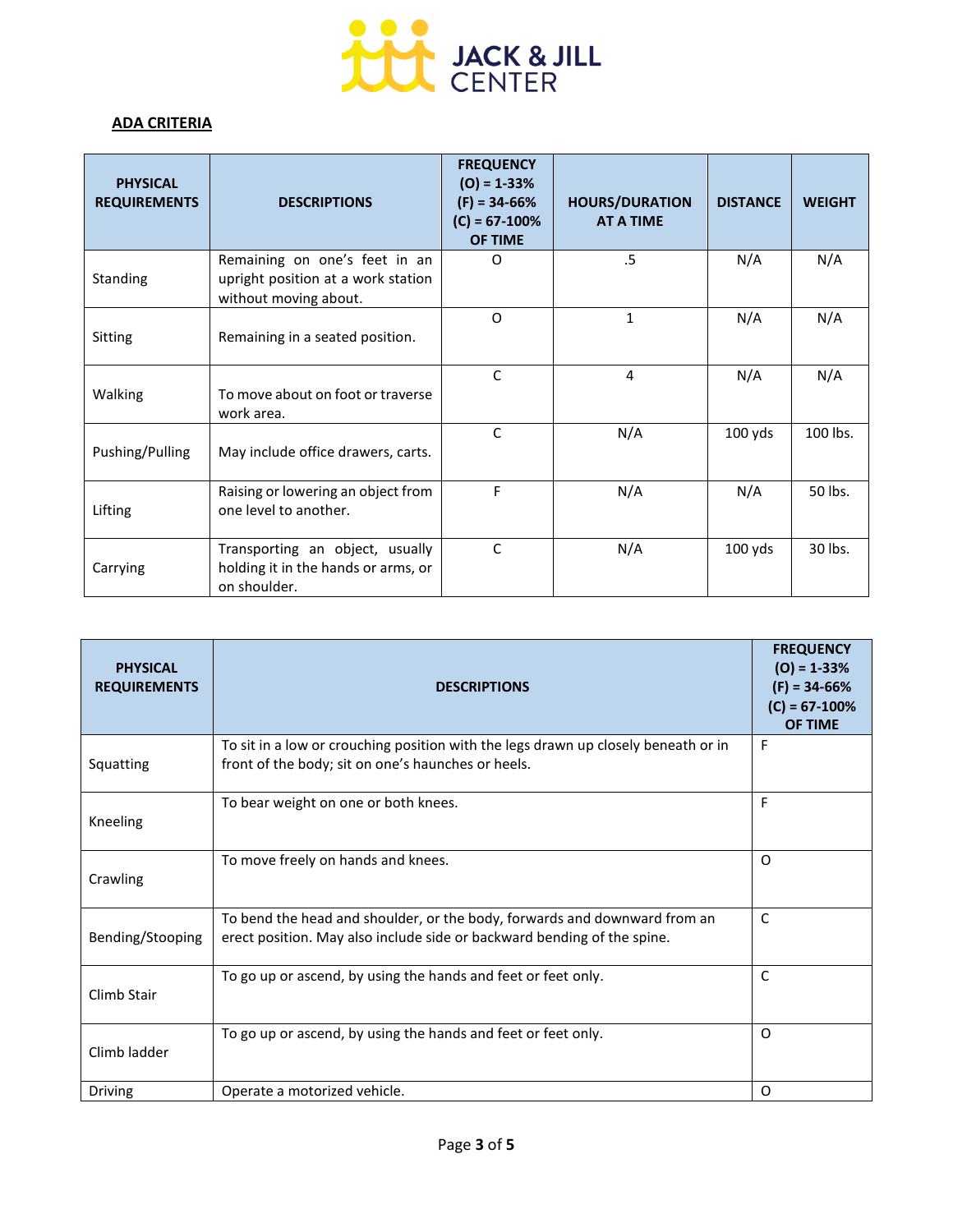

| Reaching<br>Overhead              | To touch or grasp by extending a part of the body such as a hand).                                                                                                           | $\mathsf{C}$ |
|-----------------------------------|------------------------------------------------------------------------------------------------------------------------------------------------------------------------------|--------------|
| Hand: Grasping                    | To seize and hold one or more objects in one's hand9s). To work with the hands in<br>placing/turning motions.                                                                | C            |
| Hand/Finger: Fine<br>Manipulation | To manipulate small objects rapidly and/or accurately.                                                                                                                       | F            |
| Hearing                           | Ability to distinguish between different tones in person and through electronic<br>devices, and understand meaning of words associated with them. To comprehend<br>language. | C            |
| Speaking/Talking                  | Ability to express or communicated by voice words and ideas to others.                                                                                                       | $\mathsf{C}$ |
| Communication                     | Ability to understand meanings or words and to use words effectively in order to<br>clearly present information or ideas.                                                    | $\mathsf{C}$ |
| Vision                            | Ability to perceive or comprehend through sense of sight, including the ability to<br>read words and recognize symbols.                                                      | $\mathsf{C}$ |
| <b>Color Vision</b>               | Ability to perceive or comprehend colors through the sense of sight and<br>distinguish between colors.                                                                       | $\mathsf{C}$ |

**WORK ENVIRONMENT AND TRAVEL -** work environment; temperature, noise level, inside or outside, or other factors that will affect the person's working conditions while performing the job; along with the percentage of travel time expected for the position.

| <b>ENVIROMENTAL CONTITIONS:</b><br>Job requires exposure to the following: | <b>FREQUENCY</b><br>$(O) = 1 - 33%$<br>$(F) = 34-66%$<br>$(C) = 67 - 100%$<br>OF TIME |
|----------------------------------------------------------------------------|---------------------------------------------------------------------------------------|
| Blood and/or fluids                                                        | O                                                                                     |
| Latex                                                                      | O                                                                                     |
| Extreme noise (interferes with normal conversation)                        | F                                                                                     |
| Wet or humid conditions (non-weather)                                      | C                                                                                     |
| Extreme heat (non-weather)                                                 | $\Omega$                                                                              |
| Extreme cold (non-weather)                                                 | O                                                                                     |
| Hazardous waste                                                            | O                                                                                     |
| Fumes or airborne particles                                                | F                                                                                     |
| Toxic or caustic chemicals                                                 | C                                                                                     |
| Risk of radiation                                                          | N/A                                                                                   |
| Risk of electrical shock                                                   | O                                                                                     |
| Work near moving mechanical parts                                          | $\Omega$                                                                              |
| Vibration                                                                  | O                                                                                     |
| Work in high, precarious places                                            | O                                                                                     |